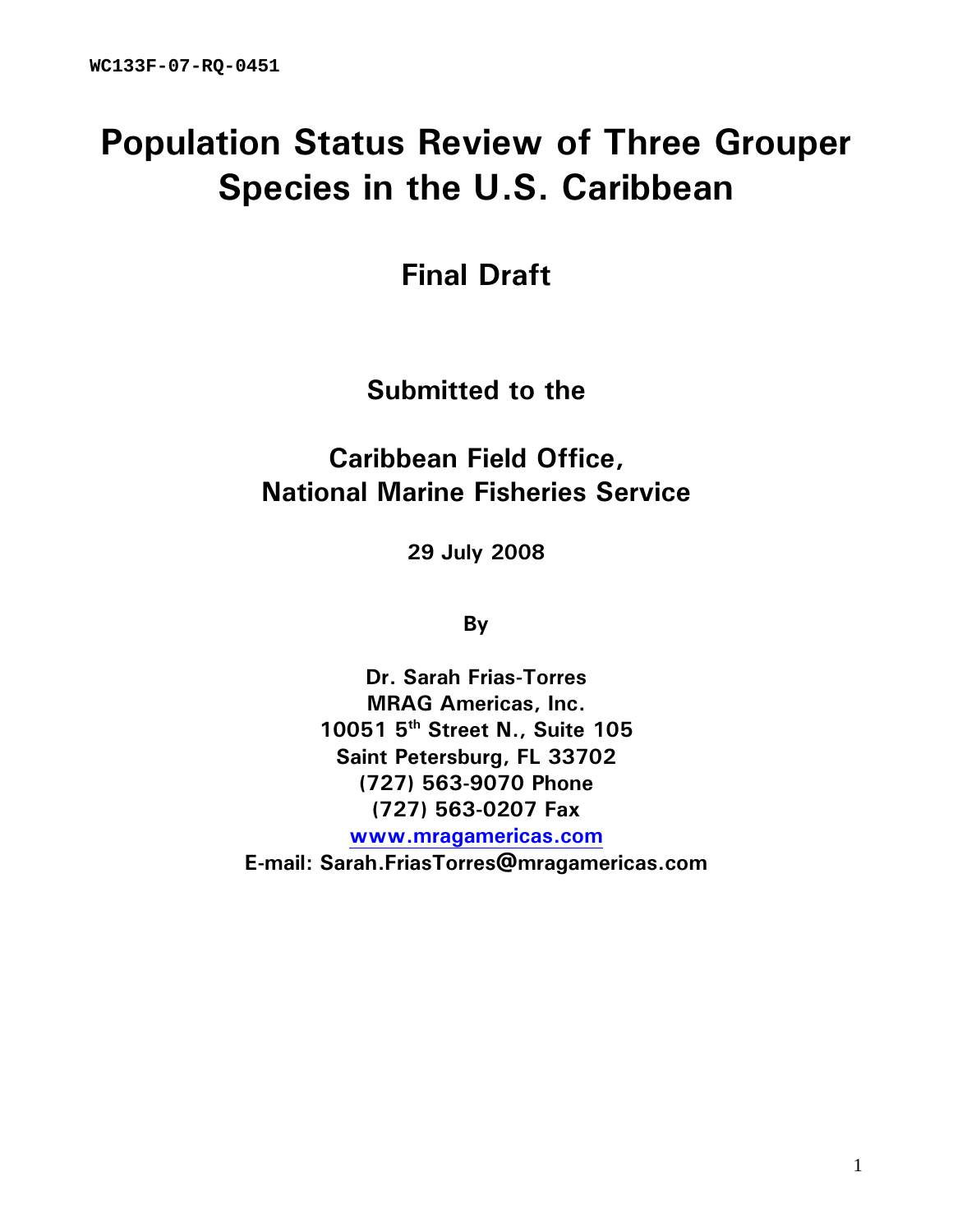### **1. INTRODUCTION**

In 2007, a student contracted by NOAA Fisheries' Caribbean Field Office compiled a list of restaurants purchasing locally caught seafood in Puerto Rico and USVI as part of a larger grouper conservation project. Of the 218 seafood restaurants surveyed, 81 (37.2 %) serve grouper in their menus provided by local fishermen (Fig. 1). While the species of grouper served was not specified by the restaurants, it is clear that such demand greatly influences local fishermen who supply grouper to restaurants.



*Figure 1. Seafood restaurants surveyed in Puerto Rico and U.S. Virgin Islands.* 

*Legend: USVI =U.S. Virgin Islands, PR= Puerto Rico, Metro = metropolitan area, NE = Northeast,*   $E =$  east, SE=southeast, S = south,  $W =$  west, NW *= northwest.* 

*Source: Caribbean Field Office, National Marine Fisheries Service* 

In spite of current regulations protecting goliath and Nassau grouper permanently in Puerto Rico and USVI federal and state waters, and red hind during their reproductive season in waters of Puerto Rico and certain federal waters in the Caribbean Exclusive Economic Zone (EEZ), the lack of knowledge in the general population regarding the protection status of these species as well as the demand from potential consumers (tourists, restaurants, hotels, fish markets, and the general public) directly fuels illegal fishing. Red hind are not protected throughout the Caribbean EEZ nor in USVI waters with some exceptions (See "Risk assessment and protection status" section).

The present report concerns the following species: goliath grouper (*Epinephelus itajara*), Nassau grouper (*E. striatus*) and red hind (*E. guttatus*). Sadovy & Eklund (1999) compiled the most comprehensive biological review of both goliath and Nassau grouper to date. Biological reviews for red hind can be found in Sadovy (1990) and Matos-Caraballo et al. (2004). It is not the aim of this report to repeat the information contained in the biological reviews cited, but rather to compile information on the current population status and other relevant information that will be summarized in bilingual information sheets (English and Spanish) for the purpose of grouper conservation outreach in Puerto Rico and USVI. The specific target population for the outreach activities will be commercial fishermen, tourists, hotels, restaurants, and fish markets.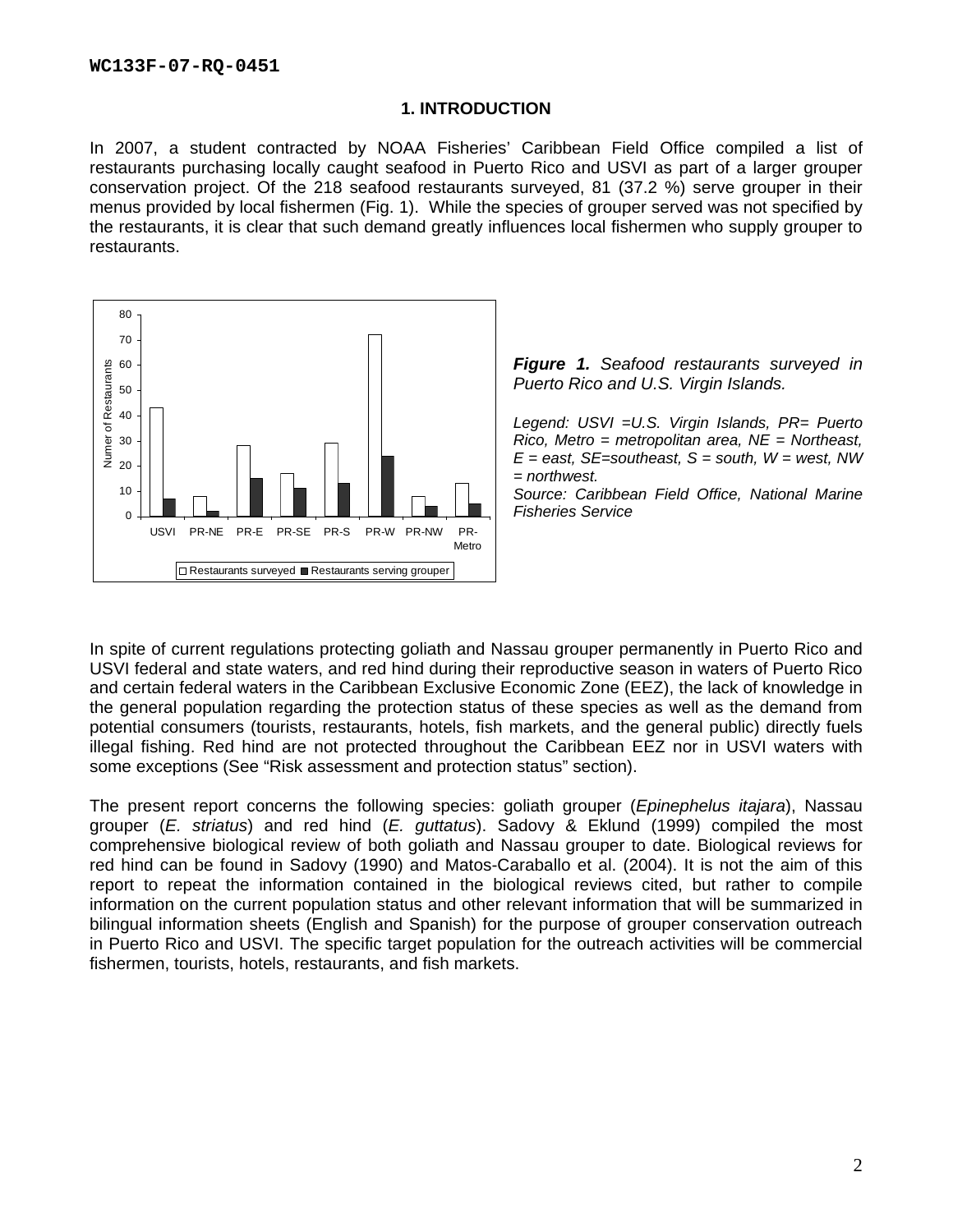## **2. LIFE HISTORY**

Goliath and Nassau grouper and red hind are extremely vulnerable to overfishing due to a combination of life history traits typical in large serranid fish of the genera *Epinephelus*, *Mycteroperca* and *Plectropomus*. These traits are slow growth, long life, late sexual maturity, strong site fidelity, and formation of spawning aggregations (Levin & Grimes 2002). Additional life history traits also contribute to extinction vulnerability such as their dependence on tropical and subtropical habitats that are among the most vulnerable to alteration and loss due to human activities, including coastal development and pollution, and their general acclimation to divers (Table 1).

| Life history trait               | <b>Goliath Grouper</b>                            | <b>Nassau Grouper</b>              | <b>Red Hind</b>           |
|----------------------------------|---------------------------------------------------|------------------------------------|---------------------------|
| Longevity:                       |                                                   |                                    |                           |
| Maximum size                     | 250 cm TL                                         | 120 cm TL                          | 72 cm TL                  |
| Maximum age                      | > 40y                                             | > 30y                              | 22 y                      |
| Maximum                          | 400 kg                                            | 27 kg                              | 20 kg                     |
| weight                           |                                                   |                                    |                           |
| Sexual Maturity:                 |                                                   |                                    |                           |
| Size at maturity                 | 110-120 cm TL                                     | 40-45 cm TL                        | 25 cm TL                  |
| Age at maturity                  | 5 y males; 8 y females                            | 4-7 y                              | 3.4y                      |
| <b>Reproduction Type</b>         | Gonochoristic *                                   | Gonochoristic *                    | Protogyny                 |
|                                  | Broadcast spawner                                 | Broadcast spawner                  | Broadcast spawner         |
|                                  | Spawning aggregation                              | Spawning aggregation               | Spawning aggregation      |
|                                  | August-September                                  | May-August, July peak              | December-February-        |
|                                  | (Florida)                                         | (Florida)                          | literature notes these    |
|                                  | July-August (Caribbean)                           |                                    | are typically from Jan-   |
|                                  |                                                   | December-February,                 | March, although           |
|                                  |                                                   | January peak                       | regulations protect       |
|                                  |                                                   | (Caribbean)                        | <b>SPAGs from Dec-Feb</b> |
| <b>Essential Fish</b><br>Habitat |                                                   |                                    |                           |
| Juveniles                        |                                                   |                                    | Coral reef                |
| Adults                           | Fringing red mangrove<br>Coral reefs, reef ledges | Seagrass, patch reef<br>Coral reef | Coral reef                |
| Other                            |                                                   |                                    |                           |
| Characteristics:                 |                                                   |                                    |                           |
| <b>Diet</b>                      | Mostly invertebrates                              | Piscivorous                        | Piscivorous               |
| <b>Behavior</b>                  | Strong site attachment                            | Strong site attachment             | Some site attachment      |
|                                  | Adults and large juveniles                        | Adults may acclimate to            | Do not approach divers    |
|                                  | curious and unafraid of                           | diver presence                     |                           |
|                                  | divers                                            |                                    |                           |
|                                  |                                                   |                                    |                           |

*Table 1. Life history traits of goliath grouper, Nassau grouper and red hind that are strongly linked to their vulnerability to overfishing.* 

*(\*) Gonochoristic means individuals develop as either males or females as opposed to the expected sequential hermaphrodites observed in other grouper species where individuals first develop as females and later in life switch sex to males (protogyny). In both Goliath and Nassau grouper, data are more consistent with a gonochoristic rather than an hermaphrodite reproduction strategy (Sadovy & Eklund 1999). Source: Bullock et al. (1992), Sadovy et.al. (1992), Luckhurst et al. (1992),Heemstra & Randall (1993),* 

*Eggleston (1995); Sadovy & Eklund (1999), Nemeth (2005), Frias-Torres (2006); Frias-Torres (2007).* 

Spawning aggregations occur around the time of the full moon during the spawning season. Therefore, actual spawning events are limited to only a few days of each month within the spawning season, in very specific geographic locations. The narrow window of spawning in both time and space further increases the vulnerability to overfishing and limits recovery after overfishing or extinction of the aggregation has occurred. During the spawning aggregation events, fish behavior is focused on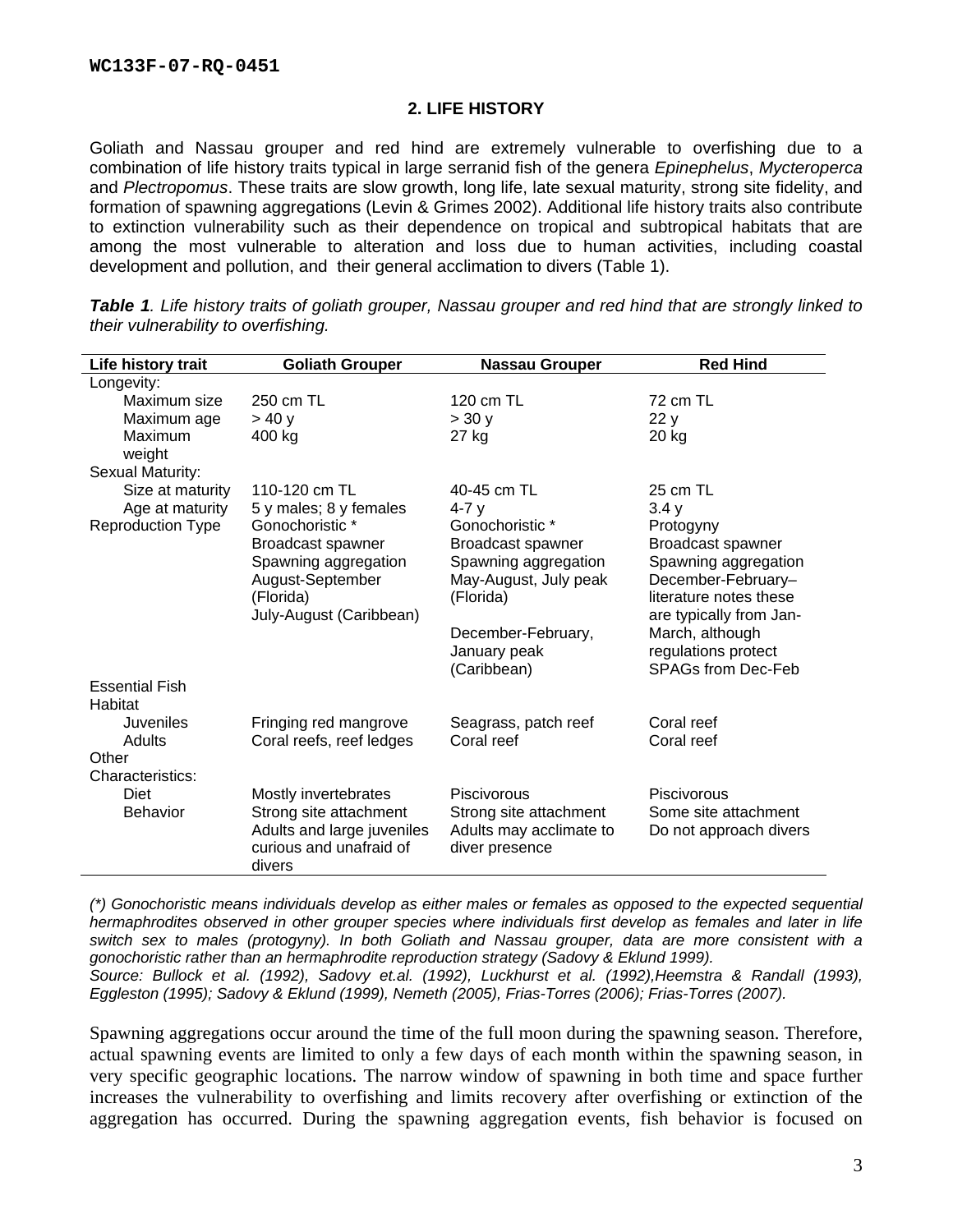courtship and reproduction; this renders individuals susceptible to any kind of fishing gear: nets, handlines, hook-and-line, traps, and spearfishing (Sadovy & Eklund 1999, Levin & Grimes 2002).

Outside the spawning aggregations, fish behavior determines gear vulnerability. Goliath and Nassau grouper are particularly vulnerable to spear fishing due to being mostly curious and unafraid of divers (Table 1) and are also easily caught by hook-and line (Sadovy & Eklund 1999). Red hind are particularly vulnerable to hand-lines and fish traps (see "Population status" section).

# **3. RISK ASSESSMENTS AND PROTECTION STATUS**

Several risk assessments have been completed for goliath and Nassau grouper throughout their distribution area, but none for red hind (Table 2). The International Union for the Conservation of Nature (IUCN) is the world's oldest and largest global environmental and conservation professional network. IUCN conducts assessments worldwide to determine the relative risk of extinction of species, and the evaluations are listed in the IUCN red list. Based on IUCN evaluation, **goliath grouper** is **critically endangered:** facing an extremely high risk of extinction in the wild due to actual or potential levels of exploitation which have caused an observed and inferred population size reduction equal to or greater than 80 % over the last 10 years. **Nassau grouper** is **endangered** according to the IUCN: facing a very high risk of extinction in the wild due to direct observation of actual and potential levels of exploitation, which have caused an observed and inferred population size reduction of  $\geq 50\%$  over the last 10 years. **Red hind** has not yet been evaluated by IUCN (http://www.iucnredlist.org).

The American Fisheries Society (AFS) is the oldest association of fisheries professionals worldwide. AFS has conducted several risk assessments for marine fish (Musick 1999, Musick et al 2000 a,b) concluding that **goliath grouper** is both **endangered** throughout its distribution area (at high risk of extinction in the wild in the immediate future, within years) and **conservation dependent** in the U.S. Atlantic and Gulf of Mexico (the population is significantly reduced but stabilized or recovering under a continuing conservation plan). **Nassau grouper** is **threatened** (not endangered but facing a risk of extinction in the near future, within decades). **Red hind** was not listed in the AFS study.

### *Table 2. Risk assessments and protection status.*

*Legend: IUCN = International Union for the Conservation of Nature; AFS= American Fisheries Society; SPAGs = Spawning aggregations. Sources: IUCN red list (http://www.iucnredlist.org), Hudson & Mace (1996), Sadovy & Eklund (1999), Nemeth (2005), Musick et al 2000b* 

| <b>Risk Assessments</b>                   | <b>Goliath Grouper</b>                     | <b>Nassau Grouper</b>                      | <b>Red Hind</b>                      |
|-------------------------------------------|--------------------------------------------|--------------------------------------------|--------------------------------------|
| (International)<br><b>IUCN red list</b> * | <b>Critically Endangered</b>               | Endangered                                 | Not evaluated                        |
| AFS risk level                            | Conservation dependent<br>Endangered       | Threatened                                 | Not included                         |
| <b>Protection status</b>                  |                                            |                                            |                                      |
| Fishing<br>moratoriums                    | Gulf of Mexico and Florida<br>State (1990) | Dominican Republic (mid<br>1980s) ***      | SPAGs St. Thomas (1989)              |
|                                           | US Atlantic (1990)                         | US Caribbean (1990)                        | <b>SPAGs W Puerto Rico</b><br>(1996) |
|                                           | Caribbean Council (1993)                   | US Atlantic (1991)                         | SPAGs all Puerto Rico<br>(2005)      |
|                                           | USVI territorial waters<br>(1993)          | Bermuda (1996)<br>US Gulf of Mexico (1997) | SPAG, E St. Croix (2005)             |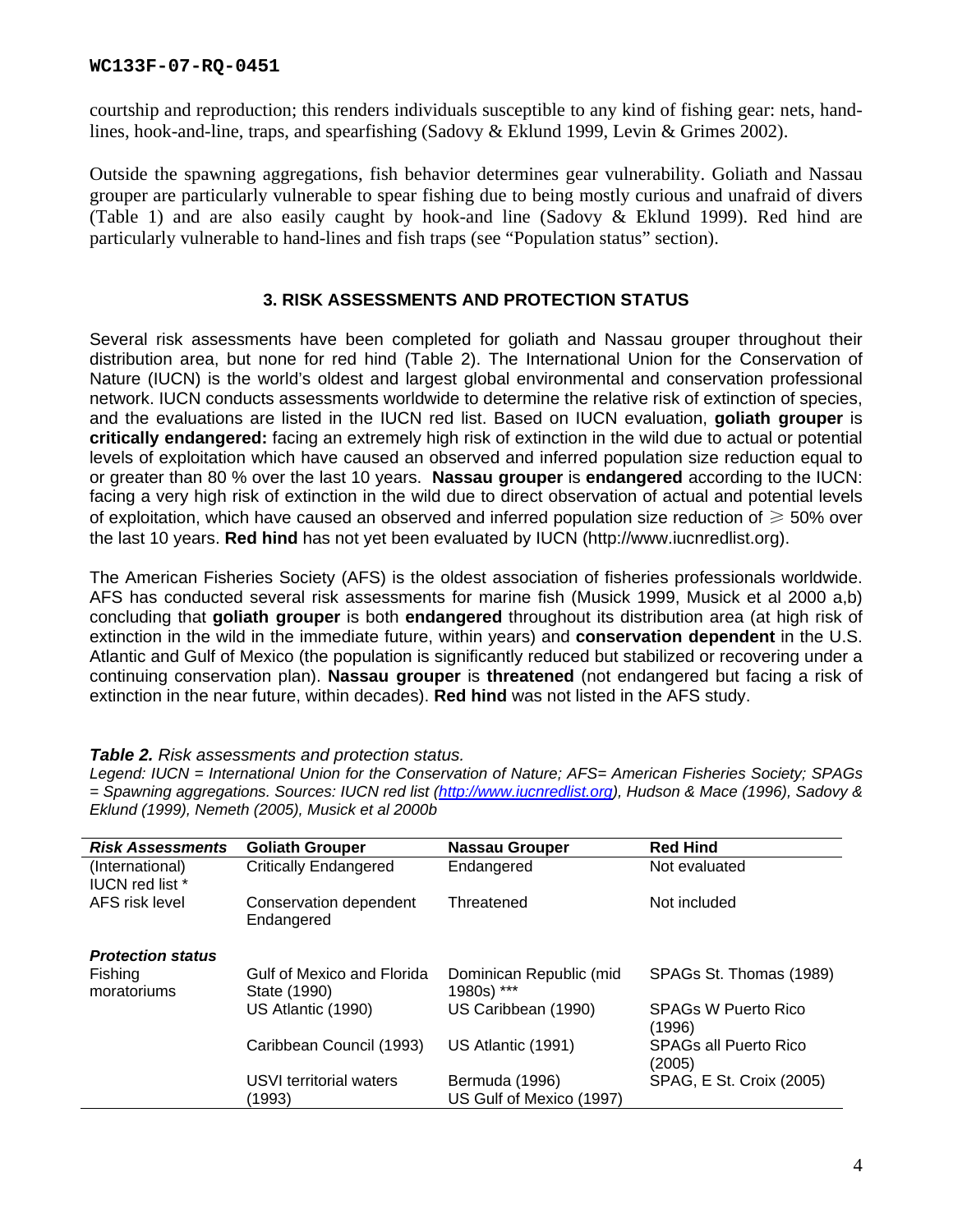*Table Notes:* 

*\* IUCN red listing does not carry legal status to ensure protection, however, member countries are required by international law (UN Law of the Sea) to ensure the conservation of marine habitats and species in their Exclusive Economic Zone and international waters as treaties dictate.* 

*\*\* In 2006, the goliath grouper continental U.S. population or distinct population segment (DPS) was removed from the U.S. National Marine Fisheries Service "species of concern" list (NMFS 2006)* 

*\*\*\* The moratorium prohibited catch or sale of ripe females during the spawning season* 

Current protection status for the three species is derived exclusively from fishing moratoriums (Table 2). Goliath and Nassau grouper are protected in Florida and U.S. federal waters through the moratoriums established by the Fishery Management Plans (FMP) of the South Atlantic, Gulf of Mexico and Caribbean Fishery Management Councils. Red hind fishing moratoriums have resulted from the Puerto Rico Fisheries Law during the spawning season and in federal waters in the U.S. Caribbean, including the Red Hind Bank Marine Conservation District (MCD) in St. Thomas where fishing is prohibited at all times, federal waters west of Puerto Rico during the spawning season and waters east of St. Croix on Lang Bank during the spawning season.

## **4. CURRENT POPULATION STATUS**

### *Goliath Grouper*

In the late 1980s, goliath grouper reached commercial extinction, and a fishery moratorium was implemented in U.S. federal and state waters in 1990, while other moratoriums followed for the species (see table 2). Data on commercial fishery landings in this species are only found for the state of Florida, USA (Fig. 2). A precipitous decline in the fishery started around the late 1970s when the spawning aggregations were targeted.



*Figure 2. Goliath grouper commercial landings reported in Florida. The onset of commercial extinction is observed in the late 1970s, when spawning aggregations were targeted. The fishing moratorium was initiated and implemented in 1990. Source: NOAA Fisheries Statistics http://www.st.nmfs.gov* 

The most recent goliath grouper population status report (NMFS 2006) estimates that full population recovery will occur by 2020 or later. However, several problems in the report invalidate such projections: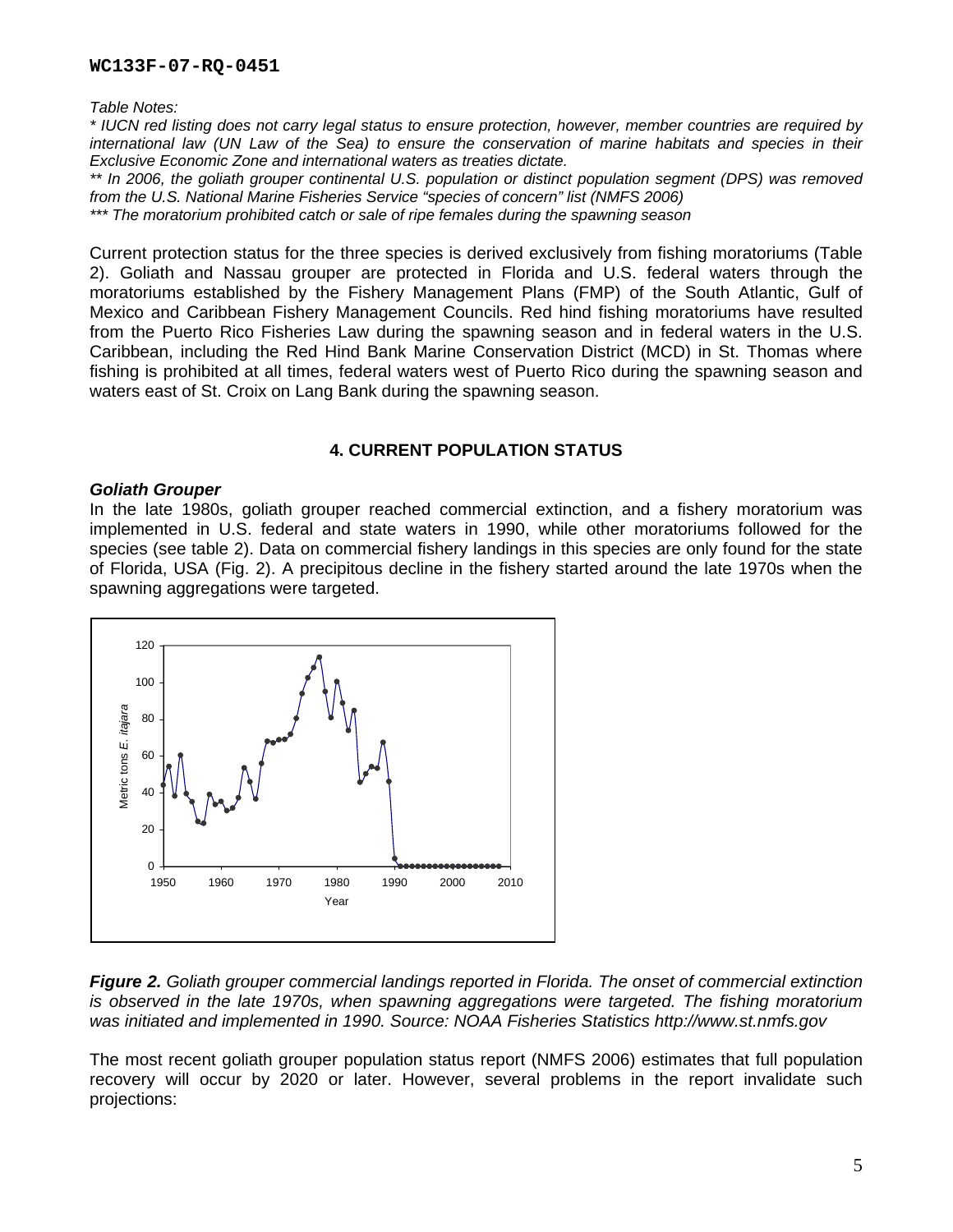1) An adult population census has not been completed. Fishery independent data collected during the moratorium are scarce.

2) The tendency of population increase has been observed only in juveniles. According to IUCN standards, the term "population recovery" can only be used when the adult reproductive population has increased in numbers. Such evidence (of increase in reproductive population) is lacking.

3) The Florida grouper population is identified as a DPS (Distinct Population Segment). However, there is a lack of genetic or oceanographic evidence to support such statement. The DPS classification was used to de-list the species from the U.S. Candidate Endangered Species list.

4) The stock assessment models and projections assume zero mortality, ignoring illegal take (poaching), red tide kills, cold snap kills, and diminishing juvenile habitat due to poor water quality and loss of habitat in Florida mangrove watersheds.

According to NOAA (2005) goliath grouper are still classified as overfished, and currently there is not enough information to determine the parameters required for a complete stock assessment.

# *Nassau Grouper*

In the late 1980s, Nassau grouper reached commercial extinction, and a fishery moratorium was implemented in U.S. federal and state waters in the 1990s (see details in table 2). Data on commercial fishery landings in Florida and the U.S. Atlantic reveal fishing continued despite initial moratoriums (Fig 3).



*Figure 3. Nassau Grouper commercial landings reported for the U.S. Atlantic and the state of Florida. The fishing moratorium was initiated and implemented in 1991. A final peak in fish landings can be seen in Florida, in 1994. Source: NOAA Fisheries Statistics http://www.st.nmfs.gov* 

In Puerto Rico, Nassau grouper landings continued well after the fishing moratorium of 1990 in federal waters. Implementation of the moratorium was apparently initiated in 2002 based on the landings data indicating fishing of these animals up to 2002 (Fig. 4). It may also be that species are misreported as different regions around Puerto Rico have regional common names for species and the common name "mero cherna" is used to refer to both Nassau grouper and red hind. In addition, the Puerto Rico Fishing Regulations were published in 1998 and went into full force in 2002, which may also account for declines in catch corresponding to enforcement of federal and local regulations.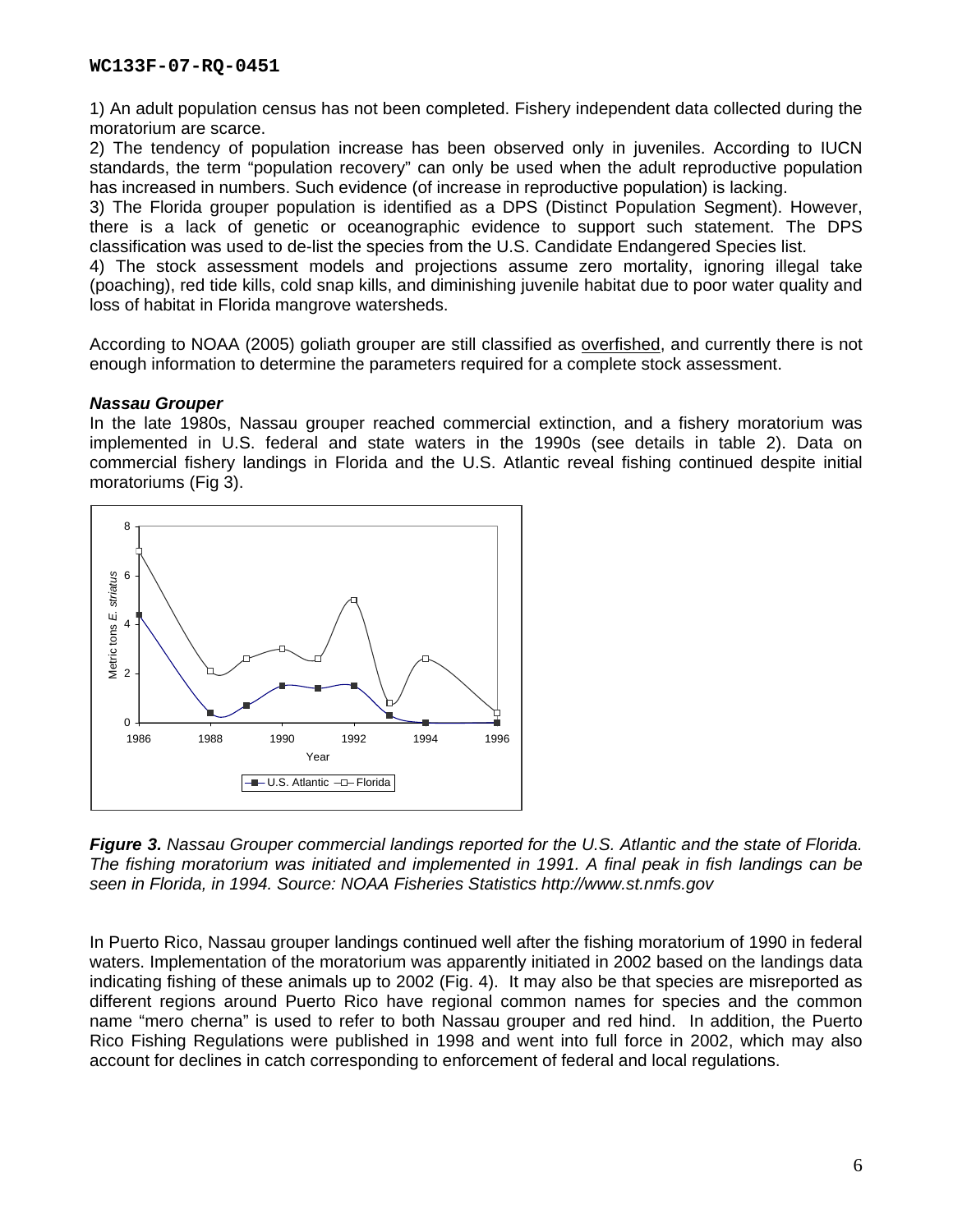

*Figure 4. Annual landings statistics for Nassau grouper and red hind for all fishing centers in Puerto Rico. The data series ends in 2002. Refer to table 2 for fishing moratoriums in the region for both species. Source: SEDAR 4 (2003).* 

According to NOAA (2005) Nassau grouper are still classified as overfished, and currently there is not enough information to determine the parameters required for a complete stock assessment.

## *Red Hind*

There are no statistics on red hind landings in the continental USA, as the species is most abundant in the Caribbean (NOAA Fisheries Statistics http://www.st.nmfs.gov).

SEDAR 4 (2003) provides annual landing statistics for red hind in Puerto Rico (see Fig. 4, comparing with Nassau grouper landings). A slight upward trend is observed for the 1985-2002 period. These statistics must be treated with caution due to the possibility that the use of the same or similar common name affected the landings data in terms of distinguishing species. In part due to this problem, the new Puerto Rico Fishing Regulations fishery statistics reporting requirements have become stricter in terms of species identification.

In Puerto Rico and USVI, red hind are extremely vulnerable to all types of fishing gear, especially hand-lines and fish traps, as the ranking of the species with the highest catch rates show (Table 3)

*Table 3. Red hind ranking within the top 20 species with the highest catch rates (number per 1,000 hours fished). Source: SEDAR 4 (2003)* 

| Location            | Ranking | Gear              | Mean catch rate | <b>Standard Error</b> |
|---------------------|---------|-------------------|-----------------|-----------------------|
| Puerto Rico         | 1st     | Hand-lines        | 1032.31         | 41.30                 |
|                     | 1st     | <b>Fish Traps</b> | 36.40           | 2.40                  |
| U.S. Virgin Islands | 2nd     | Hand-lines        | 212.07          | 33.88                 |
|                     | 4th     | Fish Traps        | 24.29           | 3.24                  |

Red hind seasonal closures prohibiting take and possession of fish during their spawning aggregation season have been shown to increase the mean size of reproductive individuals (Nemeth 2005). The red hind population status is not yet classified as "overfished" (a biomass level below 20 % of the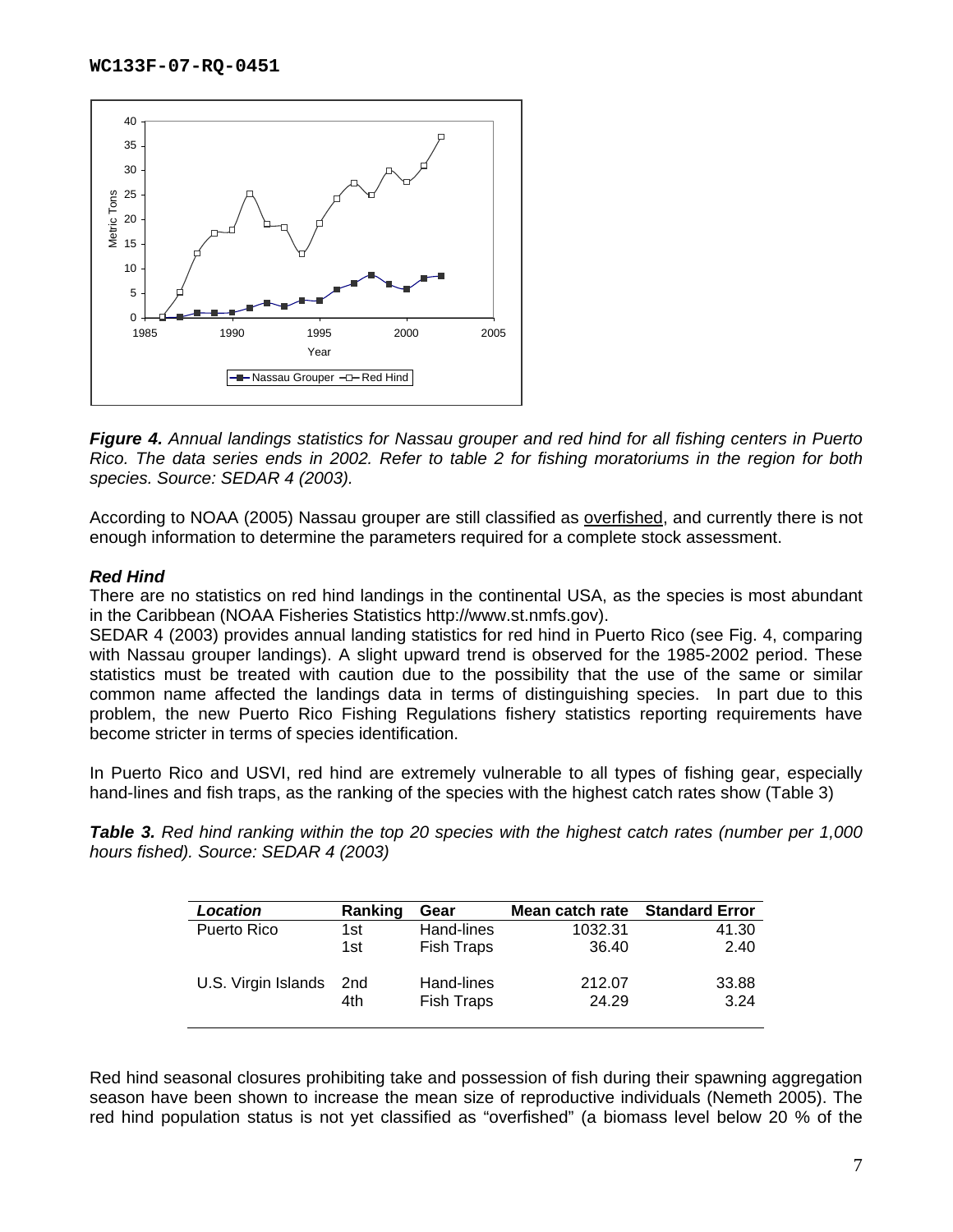spawning potential ratio), but trends indicate an "overfishing" status (harvesting occurs to a rate conducive to reach an overfished status) (SEDAR 4, 2003). Current seasonal closures in Puerto Rico and USVI (Table 2) can potentially improve the population status, but increases in fishing pressure (Fig. 4) and vulnerability to fishing gears (Table 3) require cautious assessment of current and future management and conservation activities.

# **5. CURRENT THREATS THROUGHOUT DISTRIBUTION AREA**

## *Distribution area*

Goliath grouper is found in the tropical and subtropical latitudes of the eastern and western Atlantic and eastern Pacific oceans. In the Atlantic, this species is found from Florida to Brazil (to Sao Paulo), throughout the Gulf of Mexico, in the Caribbean, and along the western African coast from Senegal to Congo. In the Pacific, this species is found from the Gulf of California to Peru (Heemstra & Randall 1993, Sadovy & Eklund 1999). However, the effective area occupied by the species is more limited, due to the strong dependence of juveniles on fringing red mangrove shorelines, where recruitment and juvenile growth occurs, and adults on coral reef and rocky substrate habitat (Sadovy & Eklund 1999). During the last 20 years, extensive human-induced habitat destruction of watershed, coastal mangroves, and coral reefs in the tropical western Atlantic have greatly reduced the essential fish habitat for the species (Gilmore & Snedaker 1993, Serafy et al 1997, Serafy et al 2003, Frias-Torres 2006).

Nassau grouper is found in tropical latitudes of the western Atlantic Ocean from Florida to Bermuda and the Caribbean Sea down to southern Brazil. It is rare or transient in the Gulf of Mexico (Heemstra & Randall 1993). It is mostly a shallow water insular species, preferring clear water with high relief coral reefs or rocky substrate (Sadovy & Eklund 1999). Therefore habitat degradation in coral reefs, as in the case of goliath grouper, greatly reduces the essential fish habitat for the species.

Red hind is found in the tropical western Atlantic, from Florida to Bermuda, in the Bahamas, the Caribbean Sea, and the Gulf of Mexico. The species is mostly found associated with coral reefs and hard bottom (Heemstra & Randall 1993). The distribution of the species is limited by habitat quality.

Marked differences in juvenile versus adult critical habitat is present in all three species. Such change of shift in habitat as the individual grows and matures (ontogenetic habitat shifts) also produces dietary shifts. Table 1 shows the different requirements of juvenile versus adults in all three species. Habitat and dietary shifts must be considered in management and conservation strategies (Levin & Grimes 2002)

## *Current threats*

There is historical evidence of large grouper populations in the Caribbean Sea (Jackson 1997). Some species, such as Nassau grouper, have long been a mainstay in the diet of Caribbean coastal communities. However, the life history characteristics of these species discussed previously and continuing increases in fishing pressure have resulted in the collapse of most, if not all, grouper stocks in the tropical western Atlantic (Jackson et al 2001). The overfishing trend targets initially the largest species then smaller species as populations of large fish decline. In the case of the groupers discussed in this report, fishing pressure moved from goliath to Nassau grouper to red hind. While red hind is not yet classified as vulnerable by IUCN or AFS (Table 2), landings for this species have declined sharply since the late 1970s (NMFS, 1999), and the largest sizes collected during red hind spawning aggregations in the Marine Conservation District in St. Thomas is 25 % less (54.6 cm TL for males, Nemeth 2005) than the maximum size attainable by the species (72 cm TL, Table 1). It is possible that a detailed evaluation by IUCN will reveal the vulnerable status of red hind populations due to current levels of exploitation.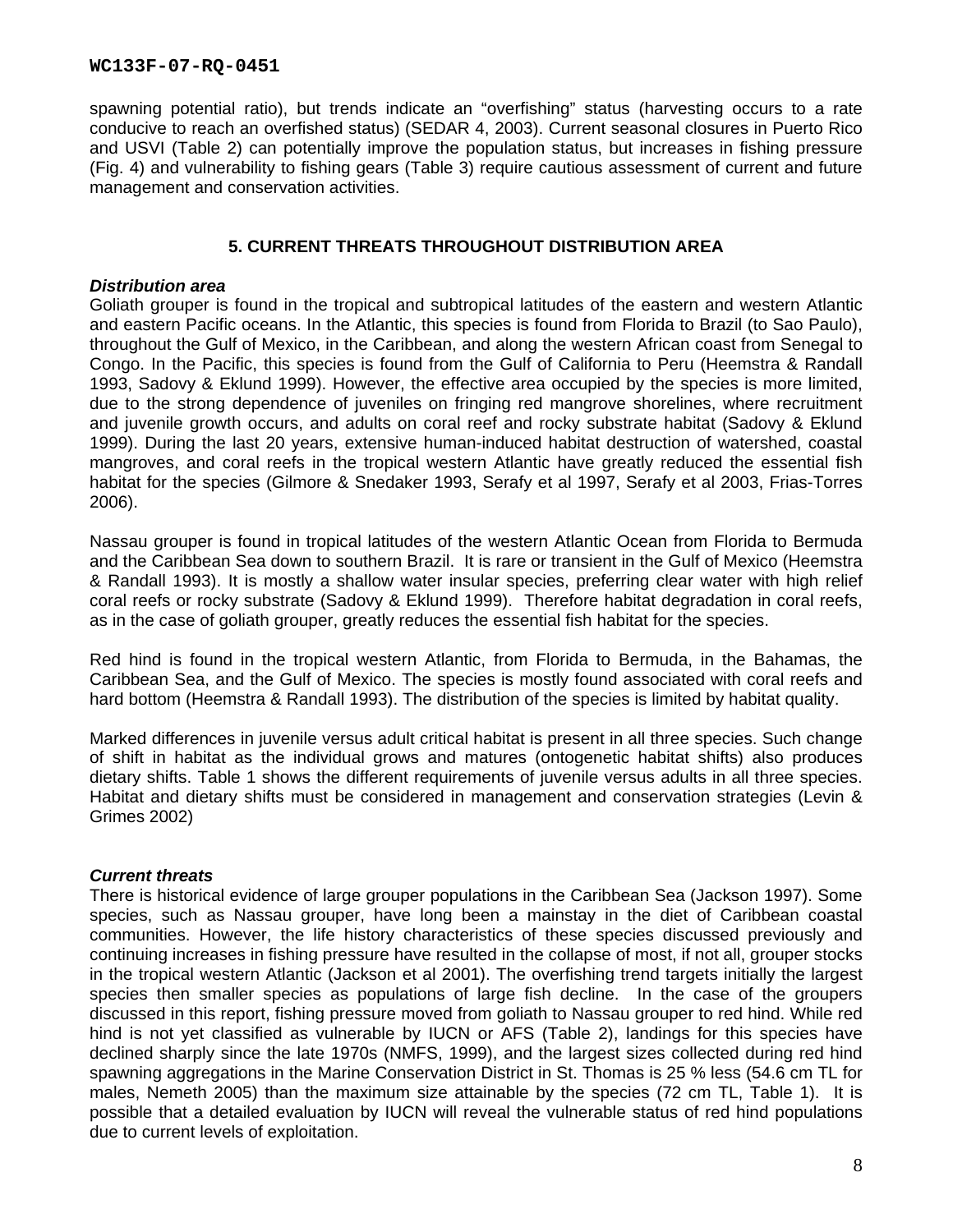In November 2006, the Gulf and Caribbean Fisheries Institute (GCFI) hosted two dedicated workshops on goliath and Nassau grouper and a general grouper fisheries and management session. The consensus resulting from the expert meetings reveals that, in spite of existing fisheries management and conservation strategies (including protection of spawning aggregations and marine protected areas), all groupers in the region, and in particular goliath and Nassau grouper and red hind, are still in rapid decline. As Russ (1991) already concluded, the high market value and demand for grouper result in inadequate or nonexistent protection. The GCFI experts concluded that the most pressing threats for goliath, Nassau and red hind groupers are, in order of priority:

(1) Overfishing and/or extinction of spawning aggregations during the reproductive season.

The narrow window in both time and space for spawning aggregations has been discussed earlier. Research indicates that overfishing during the aggregations might cause sperm limitation and behavioral changes in courtship that limit the reproductive potential of the species (Levin & Grimes 2002). Once a spawning aggregation has been fished out (extinct), recovery rarely occurs, at least not at the same location or with a significantly reduced number of individuals (Sadovy & Vincent 2002)

(2) Overfishing of reproductive adults traveling to and from the spawning aggregation site.

(3) Overfishing of juveniles and adults during the non-reproductive season.

In relation to (2) and (3), when conservation initiatives are in place, fishing moratoriums often target spawning aggregations, leaving the individuals unprotected when they move to and from the spawning aggregation site and during the non-reproductive season. A comprehensive recovery and conservation plan must take a holistic approach and consider habitat and life history traits of these species.

(4) Habitat destruction of mangroves and coral reefs.

The need for particular habitat types in groupers makes them particularly vulnerable to habitat destruction. For example, the persistence of a goliath grouper population in Florida once the fishery moratorium was implemented has been attributed mostly to the existence of extensive fringing red mangrove nurseries in southwest Florida, which provided a refuge to juveniles even as commercial extinction occurred in the late 1980s (Frias-Torres 2006). The lack of such extensive fringing red mangrove coverage in Puerto Rico and USVI might limit or delay goliath grouper recovery in that region. Groupers are closely associated with structurally complex habitats (Levin & Grimes 2002). Therefore, reduction in coral reef complexity and habitat quality due to pollution, bleaching or physical destruction can limit juvenile and adult habitat for Nassau grouper and red hind (Levin & Grimes 2002, Nemeth 2005).

A new and pervasive threat results from the expansion of the live reef fish trade. This type of trade involves the capture of fish that are kept alive until consumption in high-end restaurants. The main clients are located in Hong-Kong, and other expensive cities in China and Japan. Species targeted in this kind of trade are large fish, mostly groupers and wrasses. As traditional supply areas in the Indo-Pacific are being depleted, the high-priced markets in Asian countries are now targeting grouper populations worldwide, both at spawning aggregations and as juveniles. The detachment of the consumers from the product source, the potential for high returns, and an exponential increase in value as the species and larger individuals become rare fuel uncontrolled exploitation and prevent adequate management (Sadovy & Vincent 2002). During the next decade, as Asian countries continue their economic development and more people can access luxury items, the live reef fish trade might become the next window of opportunity to commercial extinction for goliath and Nassau grouper and red hind.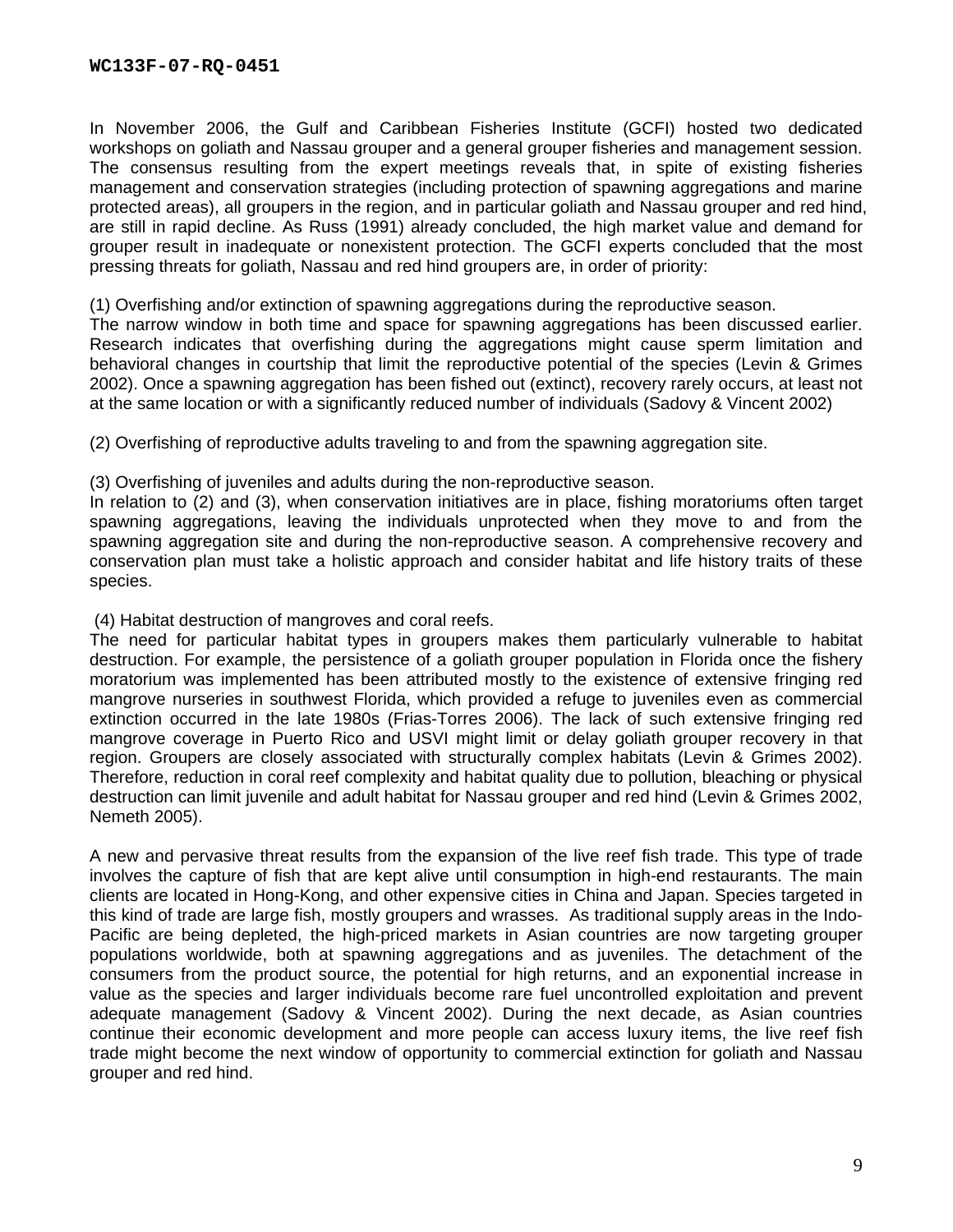## **LITERATURE CITED**

Bullock LH, Murphy MD, Godcharles MF, Mitchell ME (1992) Age, growth, and reproduction of jewfish, Epinephelus itajara, in the eastern Gulf of Mexico. Fish Bull 90:243–249

Eggleston DB (1995) Recruitment of Nassau grouper Epinephelus striatus: post-settlement abundance, microhabitat features and ontogenetic habitat shifts. Mar Ecol Prog Ser 124:9–22

Frias-Torres S (2006). Habitat use of juvenile goliath grouper Epinephelus itajara in the Florida Keys, USA. Endangered Species Research Vol. 2: 1–6.

Frias-Torres S, Barroso P, Eklund AM, Schull J, Serafy J. (2007). Activity patterns of three juvenile goliath grouper Epinephelus itajara, in a mangrove nursery. Bull, Mar, Sci :80(3): 587-594

Gilmore RG, Snedaker SC (1993) Mangrove forests. In: Echternacht AC (ed) Biodiversity of the Southeastern United States: lowland terrestrial communities. John Wiley & Sons, New York, p 165– 198

Heemstra PC, Randall JE (1993) FAO species catalogue: Groupers of the world (Family Serranidae, subfamily Epinephelinae). An annotated and illustrated catalogue of the grouper, rockcod, hind, coral grouper and lyretail species known to date. FAO Fish Synop 125 (16):1-382

Hudson EJ, Mace GM (1996) Marine fish and the IUCN Red List of Threatened Animals. In: Hudson EJ, Mace GM (eds) Report of the IUCN-WWF Workshop at the Zoological Society of London, April 29-May 1, 1996, p 1–26

Jackson JBC. 1997. Reefs since Columbus. Coral Reefs 16, Suppl.: S23-S32.

Jackson et al. 2001. Historical Overfishing and the Recent Collapse of Coastal Ecosystems. Science 293: 629-638

Levin PS, Grimes CB. (2002). Reef fish ecology and grouper conservation and management. Pp 377- 389. In: Peter F. Sale (Ed) *Coral Reef Fishes: Dynamics and Diversity in a Complex Ecosystem*. Academic Press, San Diego ,549 p.

Luckhurst BE, Barnes J, Sadovy Y (1992) Record of an unusually large red hind, Epinephelus guttatus (Serranidae), from Bermuda with comments on its age. Bull Mar Sci 51: 267–270

Matos-Caraballo D, Cartagen-Haddock M, Peña-Alvarado N. 2004. Portrait of the Fishery of Red Hind, *Epinephelus guttatus*, in Puerto Rico during 1988-2001. Proceedings of the Gulf and Caribbean Fisheries Institute 57:343-356.

Musick JA. (1999). Criteria to Define Extinction Risk in Marine Fishes: The American Fisheries Society Initiative. Fisheries 24 (12): 6-13.

Musick JA et al. (2000a). Protection of Marine Fish Stocks at Risk of Extinction. Fisheries 25 (3): 6-8.

Musick JA et al. (2000b). Marine, Estuarine, and Diadromous Fish Stocks at Risk of Extinction in North America (Exclusive of Pacific Salmonids). Fisheries 25 (11): 6-30.

Nemeth RS (2005) Population characteristics of a recovering US Virgin Islands red hind spawning aggregation following protection. Marine Ecology Progress Series 286: 81–97.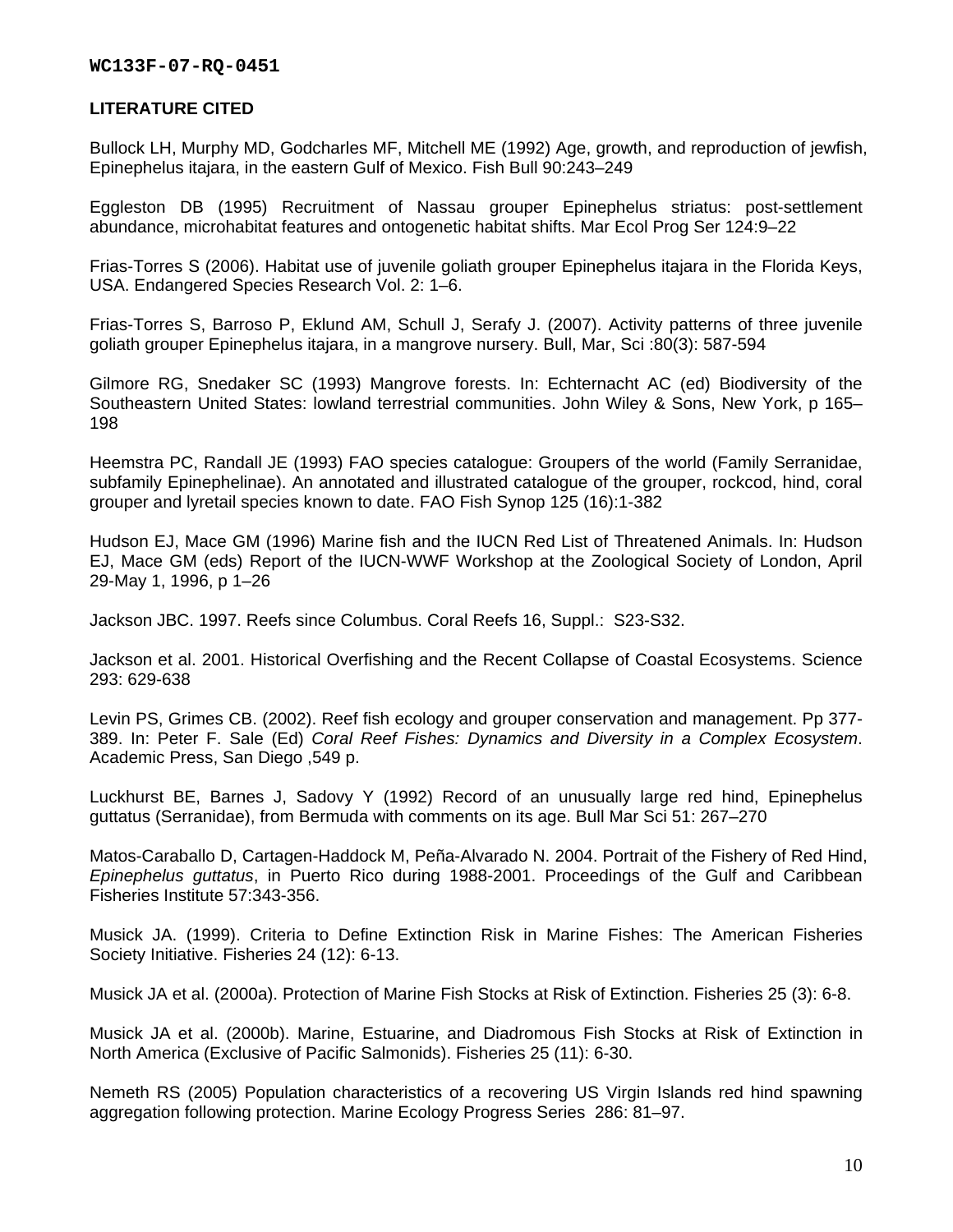NMFS (1999). Our Living Oceans. Report on the Status of U.S. Living Marine Resources, 1999. NOAA Tech. Memo NMFS-F/SPO-4. U.S. Department of Commerce, Washington DC.

NMFS. (2006). Status report on the continental United States distinct population segment of the goliath grouper (Epinephelus itajara). January 12, 2006. 49 pp.

NOAA (2005). Stock assessment and fishery evaluation report for the snapper-grouper fishery of the South Atlantic. South Atlantic Fishery Management Council, November 18, 1005 [Internet download]

Russ, GR. (1991). Coral reef fisheries: effects and yields. IN: P. F. Sale (ed) The Ecology of Fishes on Coral Reefs. Pp. 601-635. Academic Press, San Diego, CA.

Sadovy, Y. (1990). Grouper Stocks of the Western Central Atlantic: The Need for Management and Management Needs. Proceeding of the Gulf and Caribbean Fisheries Institute 43: 43-64

Sadovy Y, Eklund AM (1999) Synopsis of biological information on the Nassau grouper, Epinephelus striatus (Bloch 1792) and the jewfish, E. itajara (Lichtenstein 1822). NOAA Tech Rep NMFS 146

Sadovy Y, Vincent A (2002). Ecological issues and the trades in life reef fishes. Pp. 391-420. In: Peter F. Sale (Ed) *Coral Reef Fishes: Dynamics and Diversity in a Complex Ecosystem*. Academic Press, San Diego ,549 p.

Sadovy Y, Figueroa M, Roman A (1992) Age and growth of red hind, *Epinephelus guttatus* in Puerto Rico and St. Thomas. Fish Bull Fish Wildl Serv US 90:516–528

SEDAR (2003). Caribbean Deepwater Snapper-Grouper Data Report: Atlantic and Caribbean. Southeast Data Assessment and Review, SEDAR 4-SAR2. NMFS/SEFSC. [Internet Download]

Serafy JE, Lindeman KC, Hopkins TE, Ault JS (1997) Effects of freshwater canal discharge on fish assemblages in a subtropical bay: field and laboratory observations. Mar Ecol Prog Ser 160:161–172

Serafy JE, Faunce CH, Lorenz JJ (2003) Mangrove shoreline fishes of Biscayne Bay, Florida. Bull Mar Sci 72(1):161–180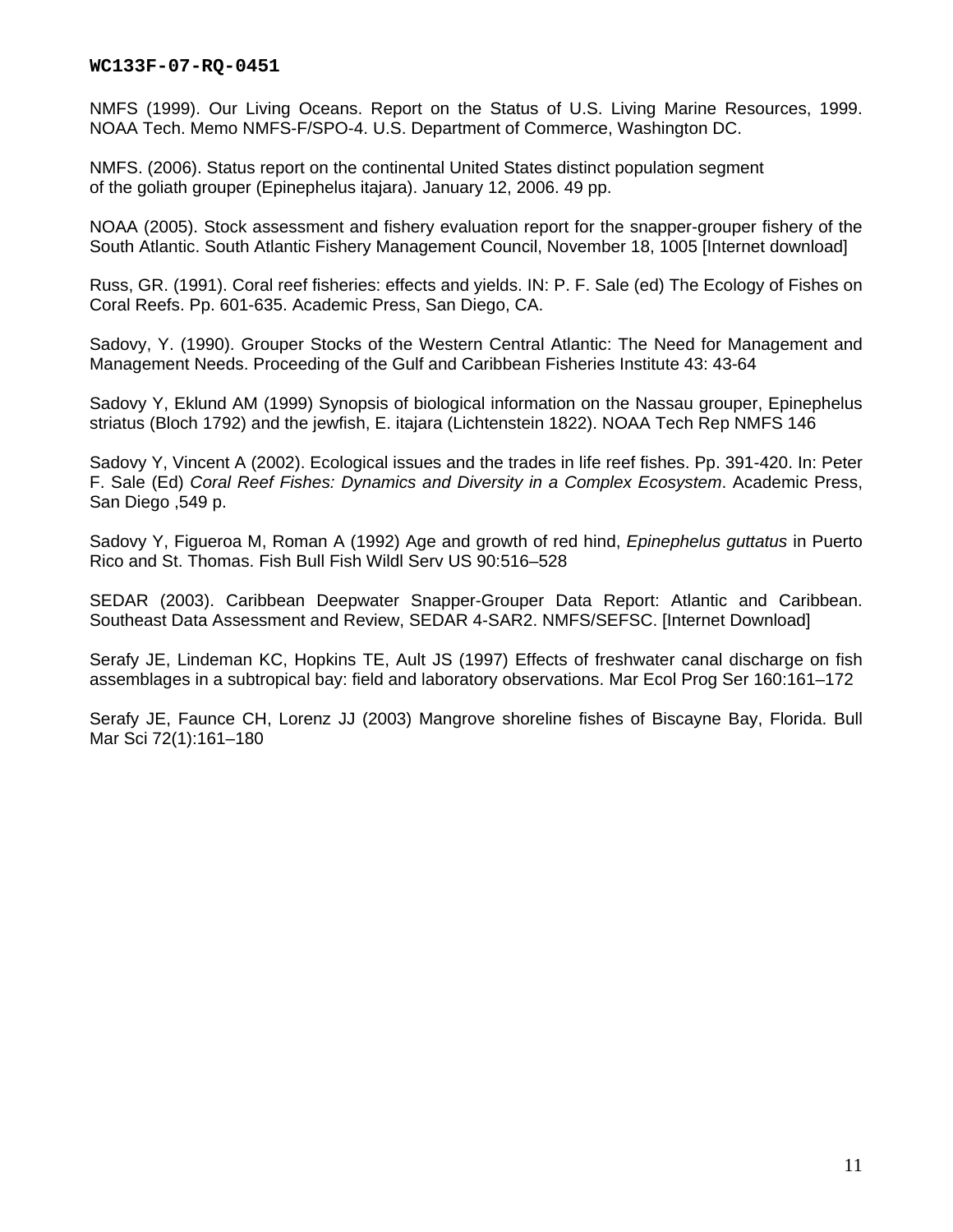# **Population Status Review of Three Grouper Species in the U.S. Caribbean**

**Appendix: Extended Literature List** 

**Submitted to the** 

**Caribbean Field Office, National Marine Fisheries Service** 

**29 July 2008** 

**By** 

**Dr. Sarah Frias-Torres MRAG Americas, Inc. 10051 5th Street N., Suite 105 Saint Petersburg, FL 33702 (727) 563-9070 Phone (727) 563-0207 Fax www.mragamericas.com E-mail: Sarah.FriasTorres@mragamericas.com**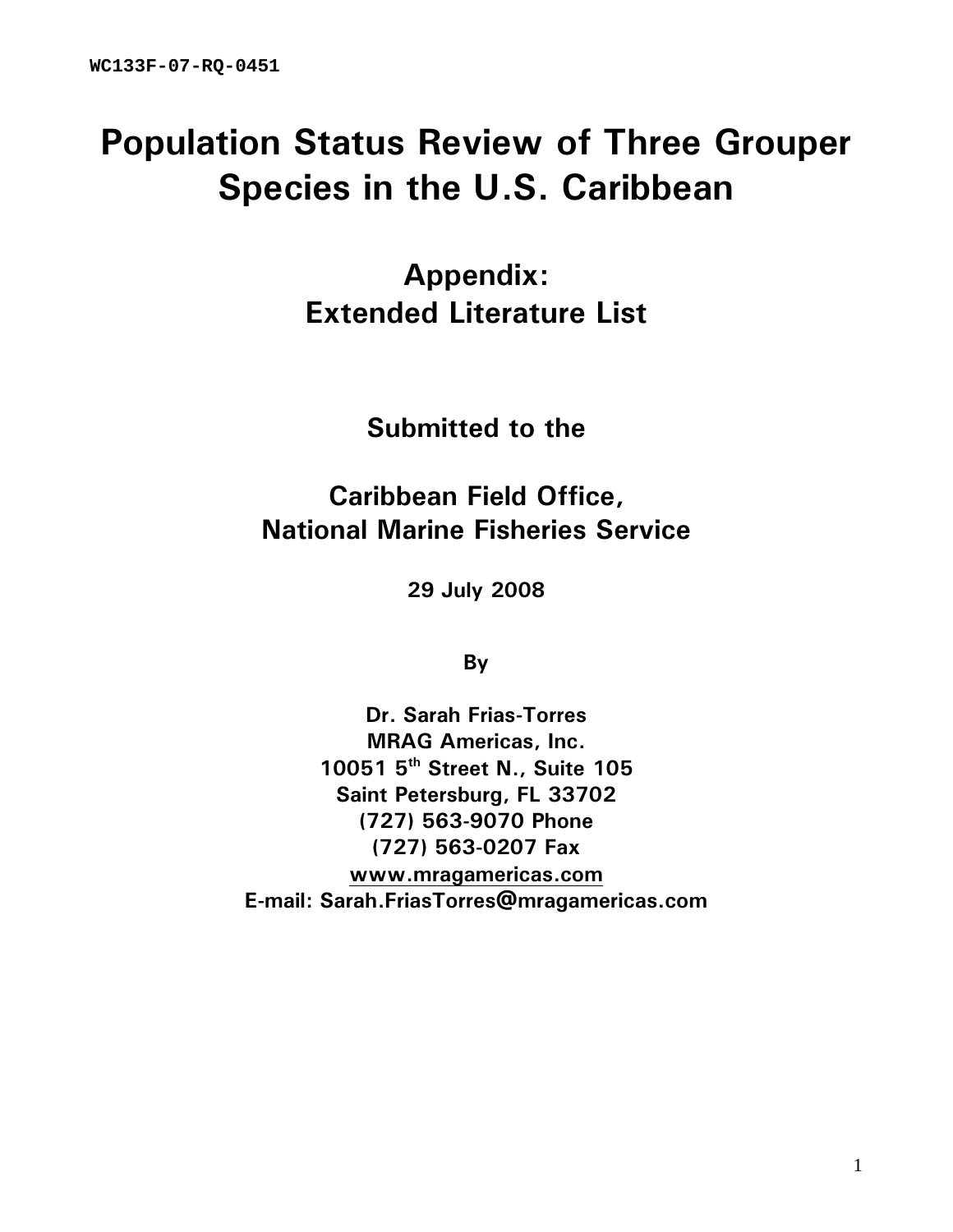Aguilar-Perera A. (2006). Disappearance of a Nassau grouper spawning aggregation off the southern Mexican Caribbean coast. Marine Ecology Progress Series 327: 289–296.

Beets J, Friedlander A. (1989). Stock Analysis and Management Strategies for Red Hind, *Epinephelus guttatus* in the U.S. Virgin Islands. Proceedings of the Gulf and Caribbean Fisheries Institute 42: 66-79.

Bullock LH, Murphy MD, Godcharles MF, Mitchell ME (1992) Age, growth, and reproduction of jewfish, Epinephelus itajara, in the eastern Gulf of Mexico. Fishery Bulletin 90:243–249

Carter J, Marrow GJ, Pryor V. (1990). Aspects of the Ecology and Reproduction of Nassau Grouper (*Epinephelus striatus*) off the Coast of Belize, Central America. Proceedings of the Gulf and Caribbean Fisheries Institute 43: 65-111.

Chiappone M, Sluka R, Sullivan-Sealy KM, Schmitt E, Bustamante G, Kelly J, Vega M, Pugibet E, Geraldes FX, Torres RE. (1997). Comparison of Grouper Assemblages in Northern Areas of the Wider Caribbean: A Preliminary Assessment. Proceedings of the Gulf and Caribbean Fisheries Institute 50: 427-451.

Colás-Marrufo TE, Tuz-Sulub A, Brulé T. (2000). Observaciones Preliminares sobre la Pesquería de Meros (Serranidae:Epinephelinae) en el Parque Marino Nacional "Arrecife Alacranes", Yucatán, México. Proceedings of the Gulf and Caribbean Fisheries Institute 53: 430-445

Coleman FC, Koenig CC, Eklund AM, Grimes CB. (1999). Management and conservation of temperate reef fishes in the grouper-snapper complex of the southeastern United States. Pp. 233-242 IN J.A. Musick (ed.) Life in the slow lane: ecology and conservation of long-lived marine animals. American Fisheries Society Symposium 23, Bethesda, Maryland

Colin PL. (1990). Preliminary Investigations of Reproductive Activity of the Jewfish, *Epinephelus itajara* (Pisces: Serranidae). Proceedings of the Gulf and Caribbean Fisheries Institute 43: 138-147.

Dahlgren CP, Eggleston DB. (2000). Ecological processes underlying ontogenetic habitat shifts in a coral reef fish. Ecology 81 (8): 2227-2240.

Eklund A.M. (2005). Habitat Affinities of Juvenile Goliath Grouper to Assess Estuarine Conditions. Chapter 25 Pp. 393-407. In: S.A. Bortone (ed.). Estuarine Indicators. CRC Press. Boca Raton, Florida.

Eggleston DB (1995) Recruitment of Nassau grouper *Epinephelus striatus*: post-settlement abundance, microhabitat features and ontogenetic habitat shifts. Marine Ecology Progress Series 124:9–22

Frias-Torres S (2006). Habitat use of juvenile goliath grouper *Epinephelus itajara* in the Florida Keys, USA. Endangered Species Research Vol. 2: 1–6.

Frias-Torres S, Barroso P, Eklund AM, Schull J, Serafy J. (2007). Activity patterns of three juvenile goliath grouper *Epinephelus itajara*, in a mangrove nursery. Bulletin of Marine Science :80(3): 587- 594

Gilmore RG, Snedaker SC (1993) Mangrove forests. In: Echternacht AC (ed) Biodiversity of the Southeastern United States: lowland terrestrial communities. John Wiley & Sons, New York, p 165– 198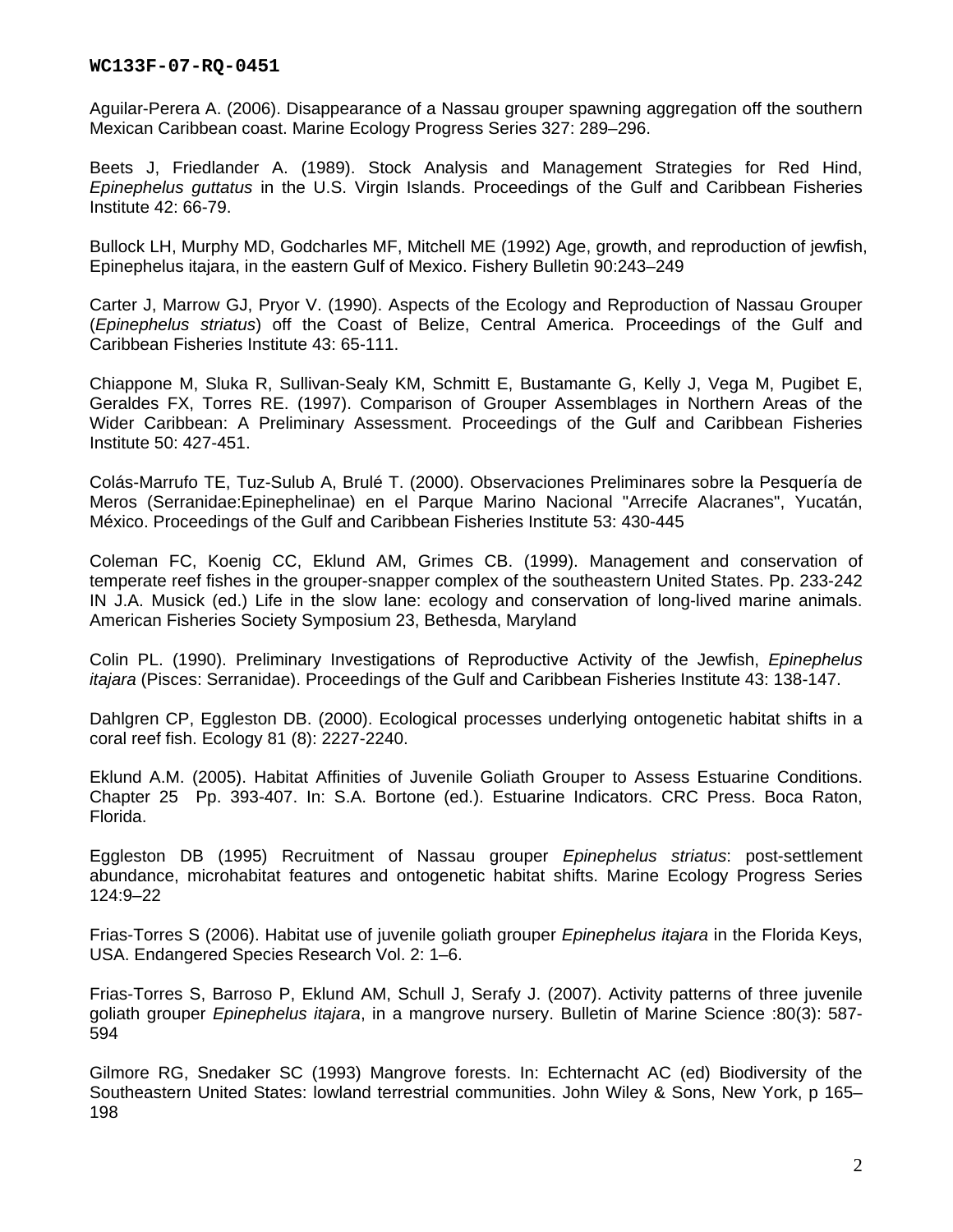Gilmore RG, Bullock LH, Berry FH. (1978). Hypothermal mortality in marine fishes of southcentral Florida, January 1977. Northeast Gulf Science 2(2): 77-97.

Gobert B, Berthou P, Lopez E, Lespagnol P, Turcios MDO, Macabiau C, Portillo P. (2005). Early stages of snapper–grouper exploitation in the Caribbean (Bay Islands, Honduras). Fisheries Research 73: 159–169.

Grover JJ, Olla BL, Wicklund RI (1989). Food Habit of Nassau Grouper (*Epinephelus striatus*) Juveniles in Three Habitats in the Bahamas. Proceedings of the Gulf and Caribbean Fisheries Institute 42: 247-247

Heemstra PC, Randall JE (1993) FAO species catalogue: Groupers of the world (Family Serranidae, subfamily Epinephelinae). An annotated and illustrated catalogue of the grouper, rockcod, hind, coral grouper and lyretail species known to date. FAO Fisheries Synopsis 125 (16):1-382

Heyman W. (2004). Test of Multi-Spicies Spawning Aggregations. Proceedings of the Gulf and Caribbean Fisheries Institute 55: 521-529.

Hudson EJ, Mace GM (1996) Marine fish and the IUCN Red List of Threatened Animals. In: Hudson EJ, Mace GM (eds) Report of the IUCN-WWF Workshop at the Zoological Society of London, April 29-May 1, 1996, p 1–26

Jackson JBC. 1997. Reefs since Columbus. Coral Reefs 16, Suppl.: S23-S32.

Jackson et al. 2001. Historical Overfishing and the Recent Collapse of Coastal Ecosystems. Science 293: 629-638

Koenig CC, Coleman FC, Eklund AM, Schull J, Ueland J. (2007). Mangroves as essential nursery habitat for goliath grouper (Epinephelus itajara). Bulletin of Marine Science 80(3): 567-586.

Levin PS, Grimes CB. (2002). Reef fish ecology and grouper conservation and management. Pp 377- 389. In: Peter F. Sale (Ed) *Coral Reef Fishes: Dynamics and Diversity in a Complex Ecosystem*. Academic Press, San Diego ,549 p.

Luckhurst, B.E. (1997). Site Fidelity and Homing Behaviour of Tagged Red Hind (Epinephelus guttatus) to Spawning Aggregation Sites at Bermuda. Proceedings of the Gulf and Caribbean Fisheries Institute 50: 750-763.

Luckhurst BE, Barnes J, Sadovy Y (1992) Record of an unusually large red hind, Epinephelus guttatus (Serranidae), from Bermuda with comments on its age. Bulletin of Marine Science 51: 267– 270

Matos-Caraballo D. (1996). Status of the Groupers in Puerto Rico, 1970-1995. Proceedings of the Gulf and Caribbean Fisheries Institute 49: 340-353.

Matos-Caraballo, D. (1998). Overview of Puerto Rico's Small-scale Fisheries Statistics, 1994-1997. Proceedings of the Gulf and Caribbean Fisheries Institute 51: 215-231.

Matos-Caraballo D. (2000). Portrait of the Commercial Fishery of the Red Hind, *Epinephelus guttatus*, in Puerto-Rico During 1992 - 1999. Proceedings of the Gulf and Caribbean Fisheries Institute 53: 446- 459.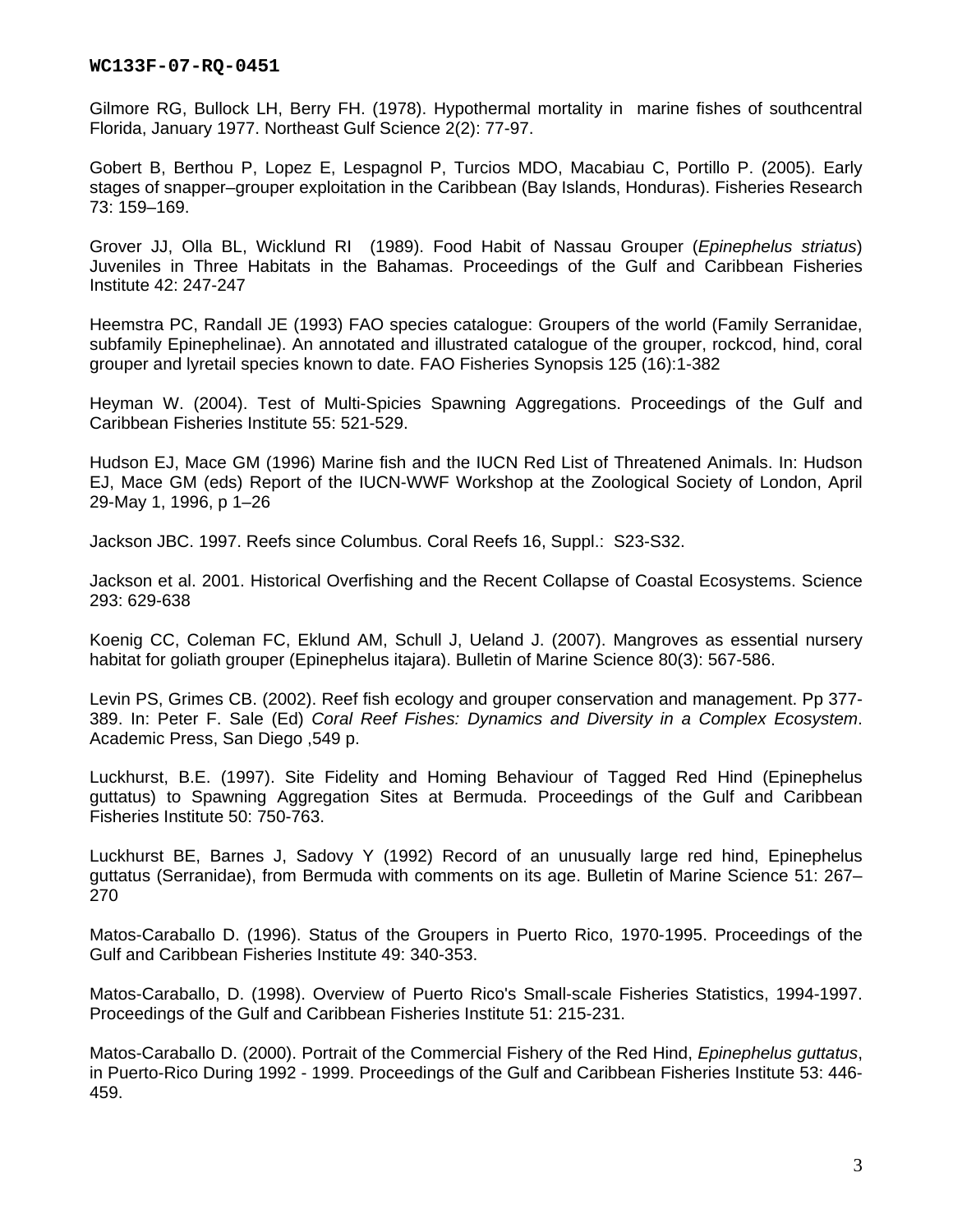Matos-Caraballo D. (2004). Overview of Puerto Rico's Small-Scale Fisheries Statistics 1998-2001. Proceedings of the Gulf and Caribbean Fisheries Institute 55: 103-118.

Matos-Caraballo D, Cartagen-Haddock M, Peña-Alvarado N. (2004). Portrait of the Fishery of Red Hind, *Epinephelus guttatus*, in Puerto Rico during 1988-2001. Proceedings of the Gulf and Caribbean Fisheries Institute 57:343-356.

Musick JA. (1999). Criteria to Define Extinction Risk in Marine Fishes: The American Fisheries Society Initiative. Fisheries 24 (12): 6-13.

Musick JA et al. (2000a). Protection of Marine Fish Stocks at Risk of Extinction. Fisheries 25 (3): 6-8.

Musick JA et al. (2000b). Marine, Estuarine, and Diadromous Fish Stocks at Risk of Extinction in North America (Exclusive of Pacific Salmonids). Fisheries 25 (11): 6-30.

Nemeth RS (2005) Population characteristics of a recovering US Virgin Islands red hind spawning aggregation following protection. Marine Ecology Progress Series 286: 81–97.

NMFS (1999). Our Living Oceans. Report on the Status of U.S. Living Marine Resources, 1999. NOAA Tech. Memo NMFS-F/SPO-4. U.S. Department of Commerce, Washington DC.

NMFS. (2006). Status report on the continental United States distinct population segment of the goliath grouper (*Epinephelus itajara*). January 12, 2006. 49 pp.

NOAA (2005). Stock assessment and fishery evaluation report for the snapper-grouper fishery of the South Atlantic. South Atlantic Fishery Management Council, November 18, 1005 [Internet download]

Porch C, Eklund AM, Scott GS. (2006). A catch-free stock assessment model with application to goliath grouper (*Epinephelus itajara*) off southern Florida. Fishery Bulletin. 104:89–101.

Russ, GR. (1991). Coral reef fisheries: effects and yields. IN: P. F. Sale (ed) The Ecology of Fishes on Coral Reefs. Pp. 601-635. Academic Press, San Diego, CA.

Sabat AM, Hernández-Delgado EA, Toledo CG. (1998). Demographic Analysis of the Effect of Fishing Mortality on the Population Dynamics of the Red Hind (*Epinephelus guttatus*). Proceedings of the Gulf and Caribbean Fisheries Institute 51: 169-181.

Sadovy, Y. (1990). Grouper Stocks of the Western Central Atlantic: The Need for Management and Management Needs. Proceeding of the Gulf and Caribbean Fisheries Institute 43: 43-64

Sadovy Y. (1992). The Case of the Disappearing Grouper: *Epinephelus striatus* the Nassau Grouper, in the Caribbean and Western Atlantic. Proceedings of the Gulf and Caribbean Fisheries Institute 45:5-22.

Sadovy Y, Domeier M. (2005). Are aggregation-fisheries sustainable? Reef fish fisheries as a case study. Coral Reefs 24: 254–262.

Sadovy Y, Eklund AM (1999) Synopsis of biological information on the Nassau grouper, *Epinephelus striatus* (Bloch 1792) and the jewfish, *E. itajara* (Lichtenstein 1822). NOAA Technical Report NMFS 146